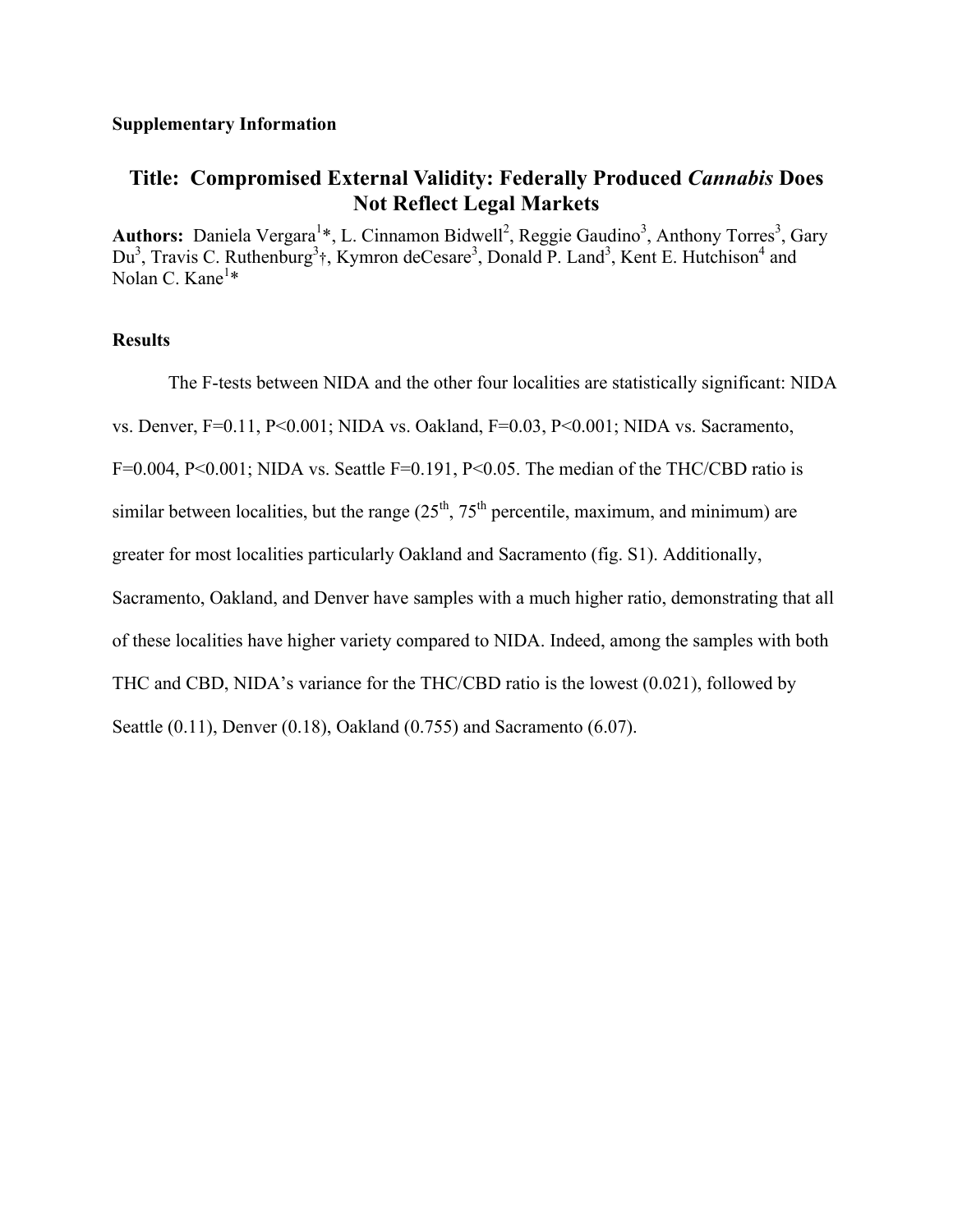

**Fig. S1. Median and range for the log transformed THC to CBD ratio by location.** Median (line within the box), 25<sup>th</sup> and 75<sup>th</sup> percentile (bottom and top of the box respectively), and range (bars outside the box). Outliers are dots outside the box and range.

With the k-mean clustering we established the samples we analyzed can be clustered into two groups based on similarities in the six measured cannabinoids. These two groupings (fig. S2) show that NIDA's cannabinoid variation is found almost entirely in one of the two clusters, while the private market's variation is found throughout both clusters. This finding further supports that the federal government does not capture the diversity in cannabinoids from the private market.